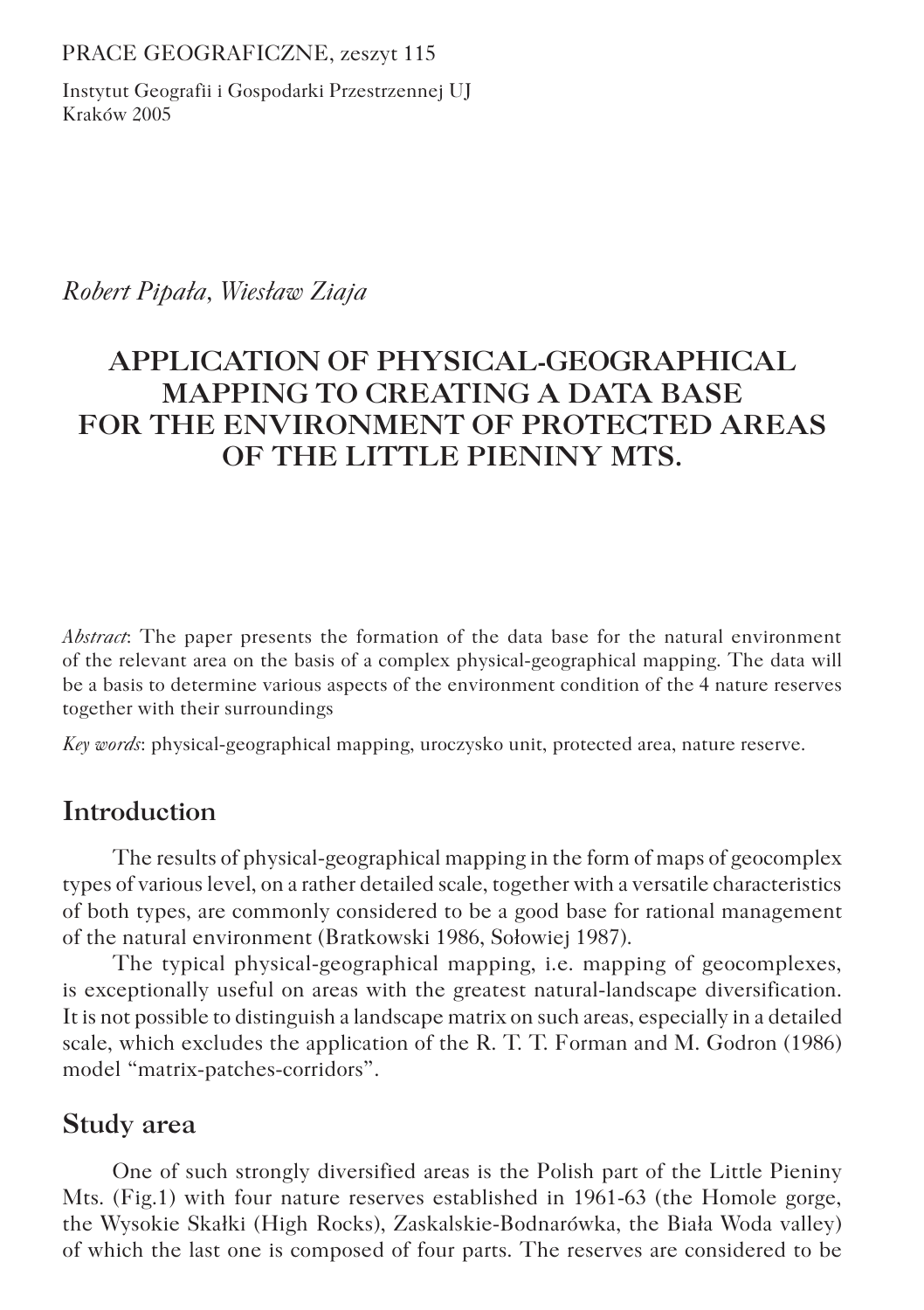

północno-wschodnim. Na tle granic 919 uroczysk zarysowano rezerwaty przyrody: 1 – Wąwóz Homole, 2 – Wysokie Skałki, 3 – Zaskalskiepółnocno-wschodnim. Na tle granic 919 uroczysk zarysowano rezerwaty przyrody: 1 – Wąwóz Homole, 2 – Wysokie Skałki, 3 – Zaskalskie- Ryc. 1. Obszar badań: wschodnia część północnego skłonu Małych Pienin wraz z przyległym fragmentem Beskidu Sądeckiego w rogu Ryc. 1. Obszar badań: wschodnia część północnego skłonu Małych Pienin wraz z przyległym fragmentem Beskidu Sądeckiego w rogu sie Skałki (High Rocks), 3 – Zaskale-Bodnarówka, 4 – the Biała Woda valley, and the line of the profile from Fig. 2 kie Skałki (High Rocks), 3 – Zaskale-Bodnarówka, 4 – the Biała Woda valley, and the line of the profile from Fig. 2

-Bodnarówka, 4 – Biała Woda, oraz linię profilu z ryc. 2.

-Bodnarówka, 4 - Biała Woda, oraz linię profilu z ryc. 2.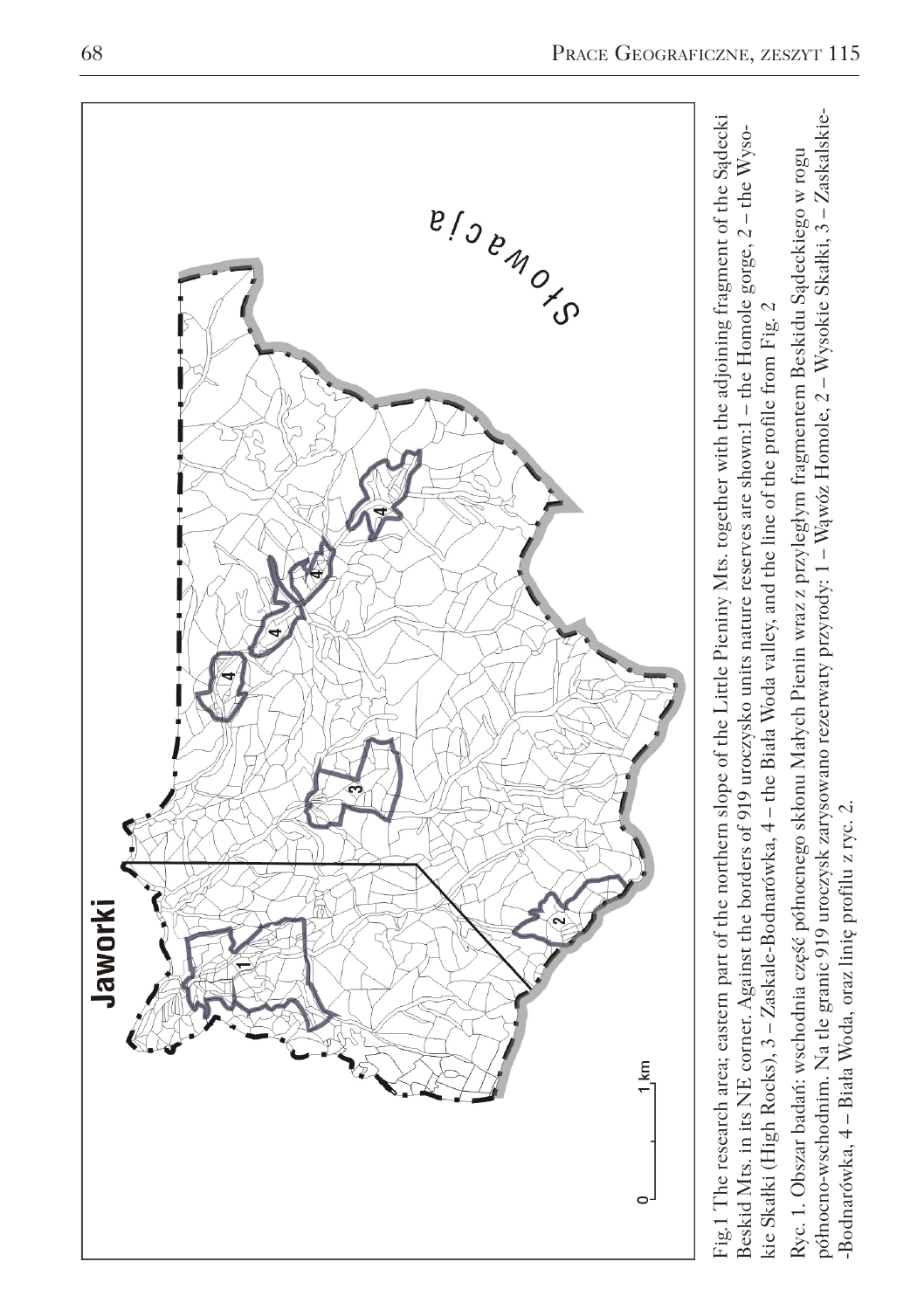the most unique in the Polish Carpathians. Their surroundings - the northern slope of the border ridge of the Little Pieniny Mts. has preserved, due to among other things, the post-war depopulation its exceptional natural-landscape values. They form the basis for the already worked out (Witkowska-Wawer 1996), though not implemented, concept of the Landscape Park of the Little Pieniny Mts.

### **Aim and method**

The aim of the paper is to point out the usefulness of complex physical-geographical mapping for creating a data base for the environment of protected areas of the Little Pieniny Mts., as a necessary means for the management of these areas and for a further development of various forms of nature protection as well. The basis was created over 2001-2002 in the framework of the master thesis presented below.

The mentioned reserves, constituting small protected areas, are functionally associated with the surroundings. The complex knowledge of relationships between them and their surroundings should contribute to the protection of the mentioned values of the northern slope of the Little Pieniny Mts. Therefore, the main aim of the master thesis by R. Pipała (2002), carried out under the tutorship of W. Ziaja, was a comparison of the structure and functioning of the environment of the reserves relative to their surroundings as well as the assessment of anthropopressure agents affecting the reserves.

On account of the small area of the reserves the scale 1: 10 000 was adopted to geocomplexes of the level of uroczysko units chosen as basic research fields applied to the creation of an environmental data basis.

The eastern part of the northern slope of the Pieniny Mts. was surveyed in the summer of 2001 (together with the adjacent small fragment of the Beskid Sadecki Mts.) covered all the mentioned reserves with their surroundings, starting with the valley bottom of Grajcarek, a tributary of the Dunajec (540 m a.s.l.) up to the border ridge with the highest peak of the Pieniny Mts. – Wysokie Skałki (High Rocks) (1,050 m a.s.l.). The physical-geographical mapping was carried out in the field by applying the Z. Czeppe and K. German method (1978), designating. The location of each geocomplex and drawing its boundaries on to the map (Fig.1), and then entering into an appropriate form the information about the features of all the elements of the natural environment (except for the animals). The original form of the adopted method was modified to record, in greater detail, human activity in a given uroczysko. In according to the adopted method before field studies the required thematic maps were collected or carried out. All other accessible materials were also studied, including the published ones, pertaining to either the elements or of the natural environment at whole as well as human activity in the relevant area. Inventory-making of waste dumps by using the M. Kuczek form (1987) was also performed.

According to the adopted method (Czeppe, German, 1978) the form of each uroczysko includes information on the geographical location, altitude and relative height, slope, exposure, bedrock (kind, dip, age, resistance), Quaternary covers (origin, thickness, profile, permeability), soils (type, subtype, species, agricultural usefulness),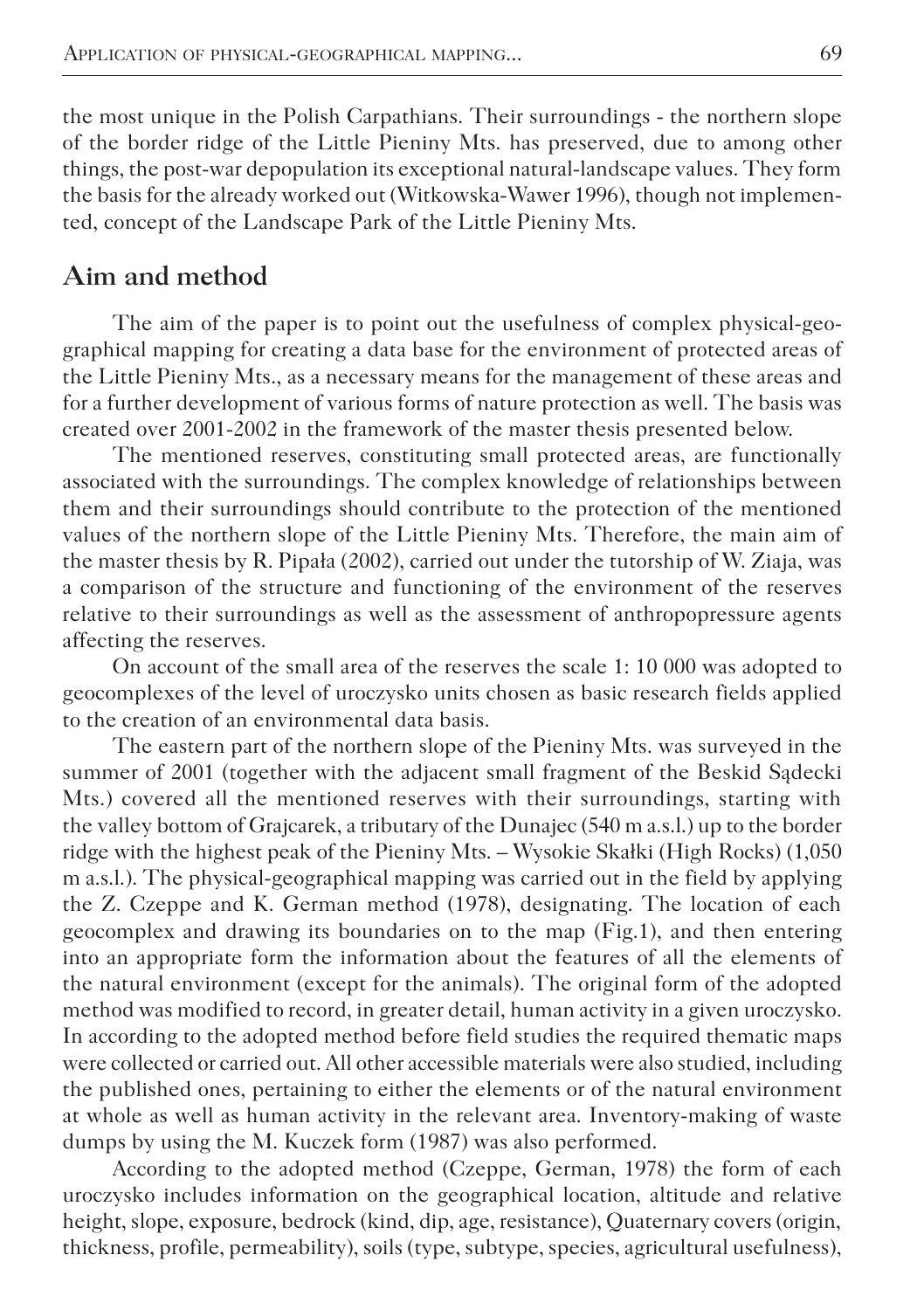relief (landform, age, microrelief, present-day geomorhpological processes), waters (depth of groundwater level, outflows of ground waters, surface waters), climatic conditions (climate vertical zone, mesoclimate type, sunshine duration), land use, forests (percentage share of trees, species composition of the tree storey, undergrowth and ground flora, habitat type of the forest), human activity and trends in development of an uroczysko.

## **Results**

Over an area of 12,86 sq.km (in perpendicular projection) 919 uroczyskos were surveyed. Their typology was carried out by grouping them according to the similarity of component features and relationships between them. The criterion for combining the uroczysko units in types is the similarity of the units terms of origin, geology, landform, morphometric features as well as the trend in development and the internal facies structure (German 1979). Considering the location of the prevailing part of the investigated territory beyond the flysch Carpathians in the Pieniny Klippen Belt, the rules of typology adopted by J. Balon (1991) for the Tatra Mts. were used according to which the surveyed uroczysko units were grouped into types according to: bedrocks, Quarternary covers (showing also their origin), landforms, and the slope inclination. Among the given criteria the greatest importance was attached to relief features, first of all to morphometry which decides about the intensity of the dynamics of slope uroczysko units (inclination) and which also differentiates the systems of river terraces and of top flattenings (heights). Considering the kind of bedrock two types of uroczysko units were separated; those developed on the flysch of the Outer Carpathians and those originated on the carbonate bedrock of the Pieniny Klippen Belt. Equally essential were the landforms and water conditions features smaller valleys: V-shaped incisions with permanent streams and of periodically drained dells as well as flat-bottomed waterlogged tielkes and of dry accumulation valleys. According to these criteria 35 types of uroczysko units were distinguish in that 17 slope-type, 6 valley-type, 2 terrace-type, 2 types of erosional flattenings and 8 other types of uroczysko units.

The vegetation was a criterion for disnguish of the subtypes of forest and forestless uroczysko units.

For each of the uroczysko units mesoclimatic affiliation was determined following the L. Kostrakiewicz classification (1979, 1982). The features of soils were soil- -agricultural map 1: 5,000 (also for areas covered by forest). Although the features of mesoclimate and soils do not constitute typological criteria each type of the uroczysko is marked by its specific mesoclimatic and soil characteristic since they are dependent on other elements of the environment.

The types and subtypes of the uroczysko units were characterized by a description and in tables. The territorial differentiation of their structure and functioning was shown in maps, statistically analysed and illustrated. Special attention was paid to the manifestations of anthropopressure in the natural environment of the study area, in particular of the nature reserves, in that to the vanishing traces of the former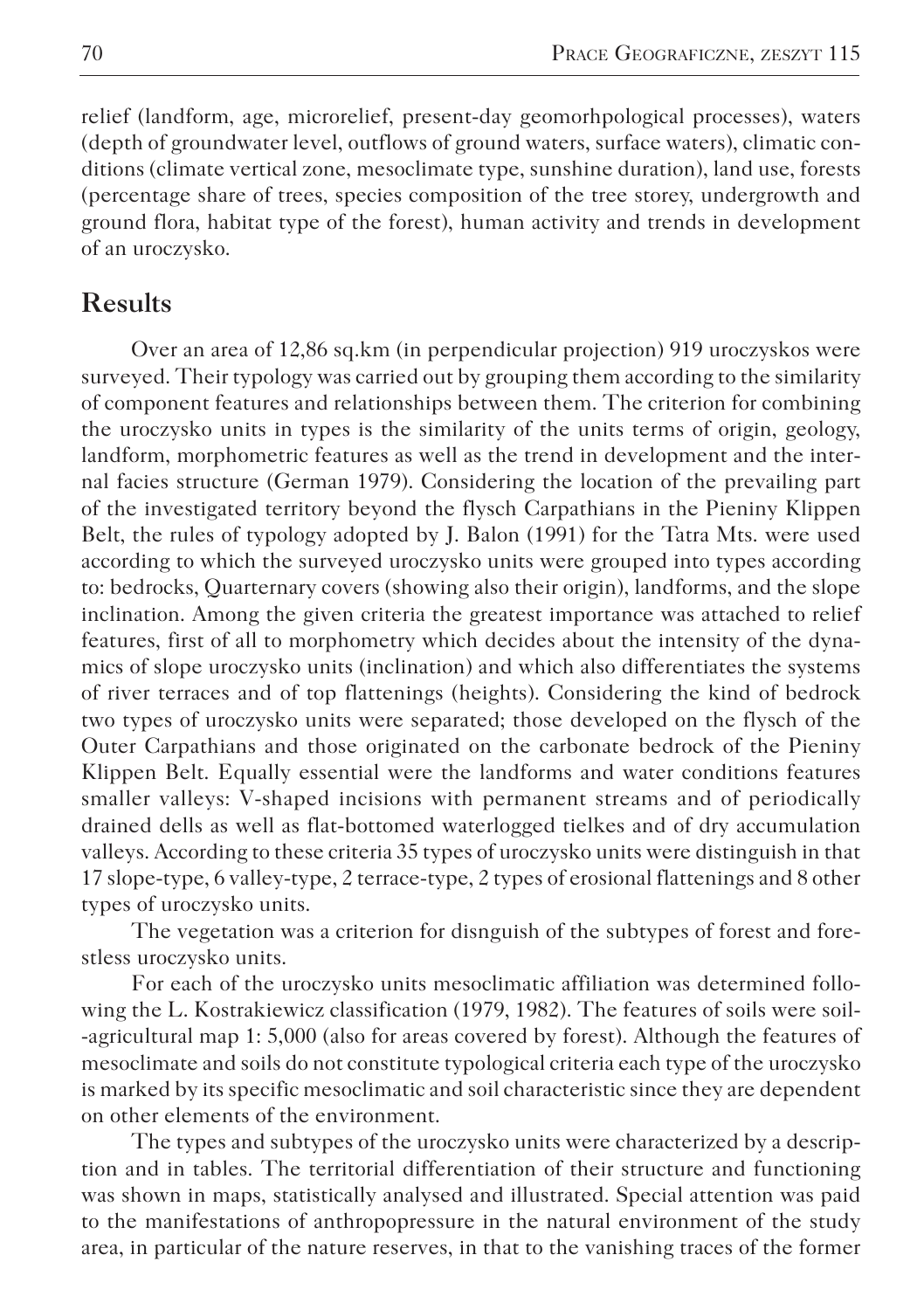agriculture (from before the displacement of the Lemko population in 1947) as well as to the results of present-day forest and pastoral economy, and of tourism. Detailed structure and functioning of the reserves against a background of the surroundings was presented.



Fig.2. Catena or the sequence of the types of uroczysko units from the Biała Woda valley bottom up to the border ridge of the Little Pieniny Mts., along the line of hypsometric profile drawn in Fig. 1

Ryc. 2. Katena, czyli następstwo typów uroczysk od dna doliny Białej Wody po graniczny grzbiet Małych Pienin, wzdłuż linii profilu hipsometrycznego zaznaczonej na Ryc. 1

#### *Explanations*:

The type of uroczyskos (all on the bedrock of the Pieniny klippen belt): 1- river and stream beds, 2 – tielkes, 3 – dells, 4 – V-shaped valleys, 5 – road cuts, 6 – Pleistocene river terraces 7-25m high,  $7 -$  Holocene river terraces 1-4,5 m,  $8 -$  smooth waste-mantle slopes inclined 3-10 $\degree$ ,  $9 -$  smooth waste--mantle slopes inclined 10-25°, 10 – terraced waste-mantle slopes inclined 3-10°, 11 – terraced waste-mantle slopes inclined 10-25°, 12 – landslide slopes inclined up to  $45^\circ$ , 13 – creeping slopes inclined up to  $35^\circ$ , 14 – rounded ridge culminations. Subtypes of forest uroczysko units marked by tree signatures.

#### *Objaśnienia*:

Typy uroczysk (wszystkie na podłożu pienińskiego pasa skałkowego): 1 – łożysk rzek i potoków, 2 – wądołów, 3 – debrzy, 4 – dolin wciosowych, 5 – holwegów, 6 – rzecznych teras plejstoceńskich o wysokości 7-25 m, 7 – rzecznych teras holoceńskich o wysokości 1-4,5 m, 8 – gładkich stoków zwietrzelinowych, nachylonych 3-10°, 9 – gładkich stoków zwietrzelinowych, nachylonych 10-25°, 10 – sterasowanych stoków zwietrzelinowych, nachylonych 3-10°, 11 – sterasowanych stoków zwietrzelinowych, nachylonych 10-25°, 12 – stoków osuwiskowych, nachylonych do 45°, 13 – stoków złaziskowych, nachylonych do 35°, 14 – zaokrąglonych kulminacji grzbietowych. Podtypy uroczysk leśnych zaznaczono sygnaturami drzew.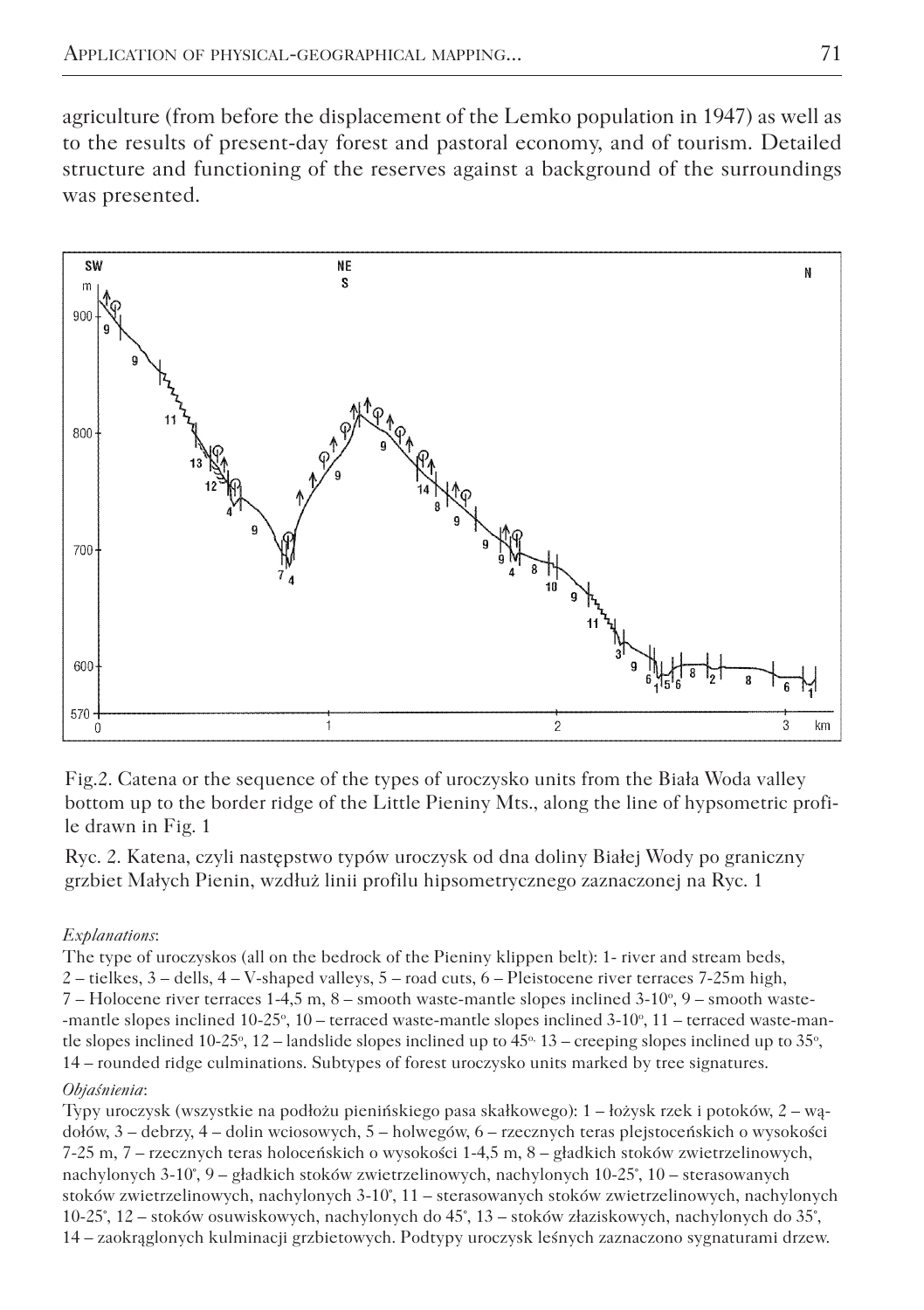For reasons of limited space of the article it is not possible to give even a summary characteristic of the types of the uroczysko. Fig. 1 presents only the borders of the uroczysko units, which makes it possible to note the diversification of their surface and shapes. The position of the fourteen out of thirty five types of the uroczysko units was shown in Fig.2, in a characteristic catena of the research area, reaching from the valley floor of the Biała Woda stream up to the border range of the Little Pieniny Mts.

### **Summary and conclusions**

Study area reveals a high complexity of the structure of the natural environment, first of all owing to the differentiation of the bedrock, the relief, and land use.

The most important features of the structure of the research area are: very small average area of an uroczysko (1.4 ha), high diversification of the uroczysko area (from 0.04 to 16 ha), high diversification of the number of the uroczyskos in a type (from 1 to 295, 26.2 on average), high area diversification of uroczysko types (from 0.0097 to 5,6544 sq. km), the domination of uroczysko and types of uroczysko situated on slopes, the domination of 9 types of uroczysko with smooth, waste-mantle slopes of medium inclination (10-15 degrees) developed on the bedrock of the Pieniny Klippen Belt, both in terms of the number (32.1%) and of surface (43.9%), a high correlation between the area of an uroczysko and the number of uroczysko units in a type.

As far as functional issue is concerned there dominate transportation types of uroczysko units, this due to the prevalence of slope uroczysko units situated between the input and output geocomplexes.

The predominance of slope uroczysko units brings about that among morphogenetic processes there dominate denudational ones (chiefly slopewash, physical weathering and falling away from rock walls).

In the types of uroczysko the subtype of forestless uroczysko occurs more frequently than that of forest ones, which points to a higher differentiation of the structure of the natural environment of the forestless areas. It is a specific feature of the study area that more resistant rocks more often build the bedrock of forestless uroczysko while less resistant ones - of forest uroczysko. In the subtype of forestless uroczysko a higher variety of landforms is found than in the subtype of forest uroczysko.

The main factors of environmental anthropopressure of the relevant area are forestry, pastoral economy and tourism. As a result of the stoppage of agricultural use 117 uroczysko units were afforested, thus increasing by 31.7% the surface of the forests since 1947. The effect of that change is a steady, mosaic arrangement of forest and forestless uroczyskos (meadow-pasture ones). The area is relatively clean. Waste dumps are to be found only in 3 uroczysko units. Along the tourist tracks some littering, usually of scattered character, used to take place.

Out of the four nature reserves the most liable to anthropopressure is the Homole Gorge (motor air pollution due chiefly to mass tourism, noise, trampling of the grass, faecal pollution) and the Biała Woda valley (water pollution by the road running along the valley bottom as well as other hazards to be observed in the Homole Gorge). The reserve of the Wysokie Skałki (High Rocks) is chiefly threatened by tourists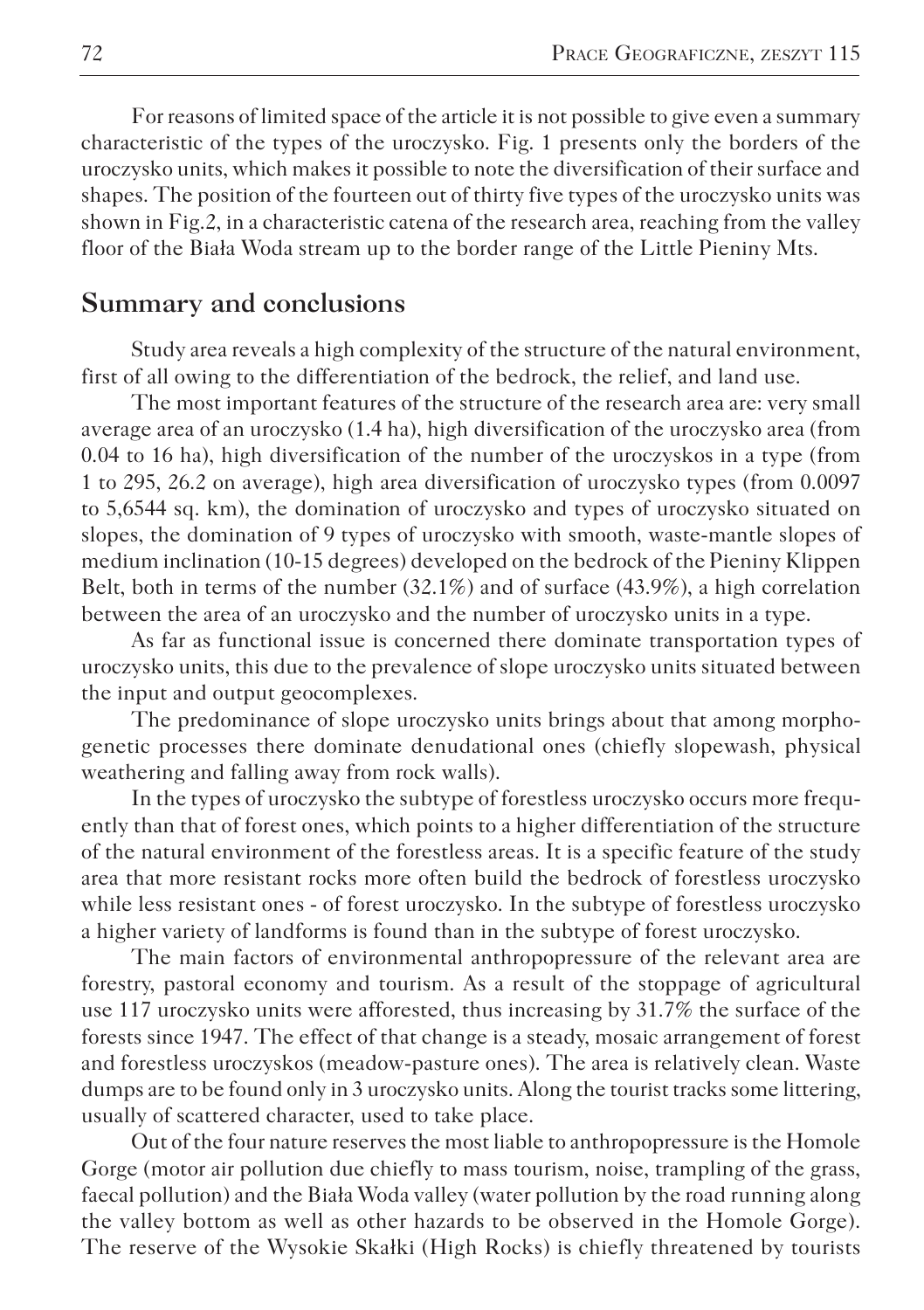(trampling) and by sheep grazing along the northern border, while Zaskalskie-Bodnarówka by the use of the stream as a way for timber removal (hydrocarbon pollution which is toxic for water organisms, mechanical damage of the river bed, plants and soils).

In the nature reserves the area of the uroczysko units is nearly twice lesser (on average 0.66 ha) as compared with the whole study area, which points to an exceptional diversification of the natural environment of the reserves. The secondary plant succession observed in the whole study area is the fastest in the reserves grazed long before their establishment, i.e. the Biała Woda or the Homole gorge (Fig. 3). This results in overgrowing of meadow-pastures habitats by forest, which can involve the impoverishment of rare species the flora.

The results of the research contain a large amount of systematized and easily accessible information on the state of the natural environment in protected areas and on the whole eastern part of the northern slope of the Little Pieniny Mts. They can be applied to various purposes, both theoretical and practical. They can be useful in the future because they characterize the state of the natural environment and human activity in it (also landscape condition) in 2001, thus enabling comparative studies in the development of "man-environment" relationships, which would facilitate taking decisions on further protective measures in that unique area.



Fig. 3 The lower part of the nature reserve Homole gorge – overgrowing, chiefly by spruce and juniper of the former pastures, since the establishment of the reserve in 1963.

Ryc. 3. Dolna część rezerwatu przyrody Wąwóz Homole – zarastanie, głównie świerkiem i jałowcem dawnych pastwisk, od założenia rezerwatu przyrody w 1963 r.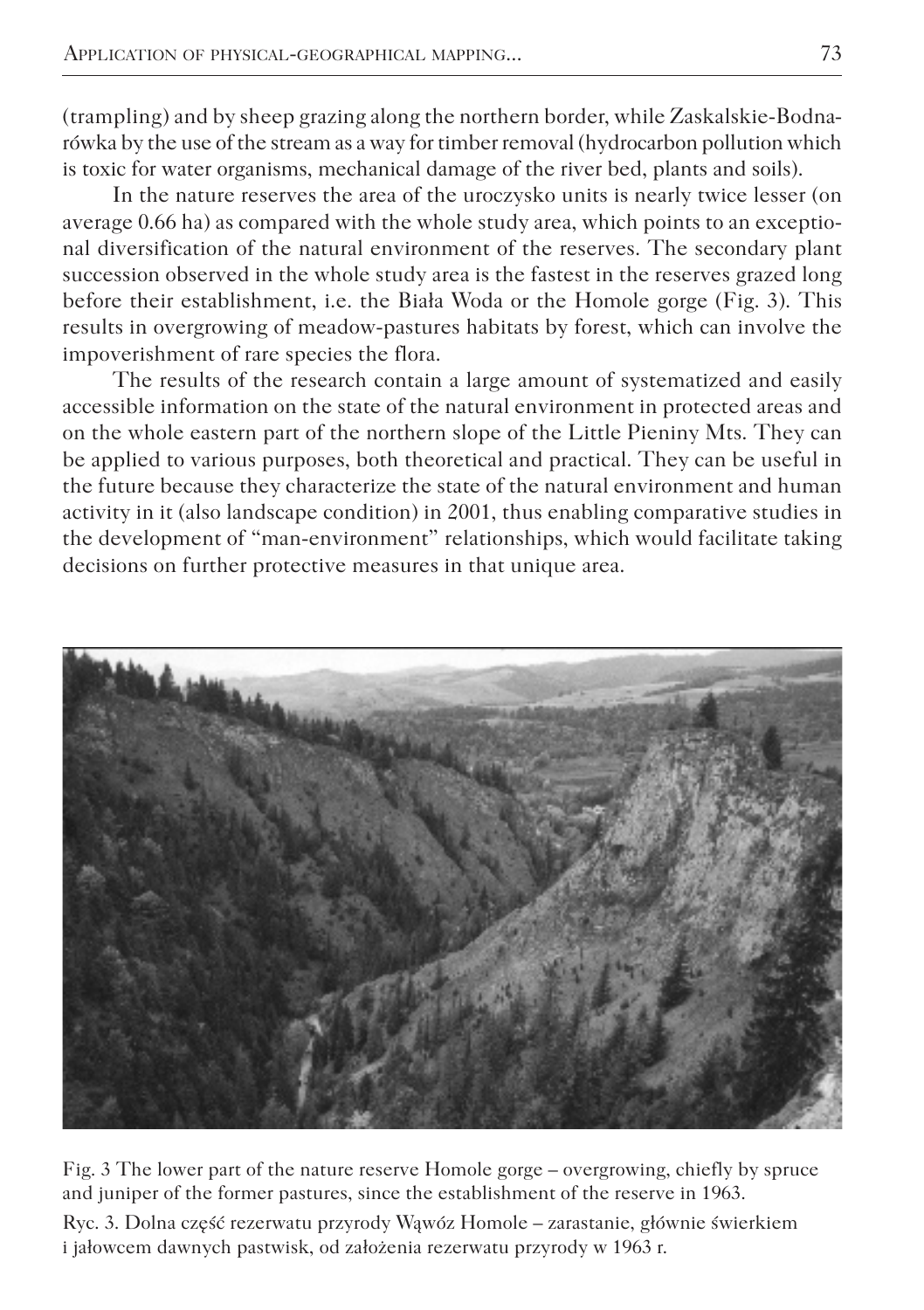*Acknowledgements* – the authors would like to express their thanks to Mr K. Ostafin and P. Struś for assistance in the computer preparation of the figures.

### **References**

- Balon J., 1991, *Struktura środowiska przyrodniczego Doliny Roztoki (Tatry Wysokie)*, Zesz. Nauk. UJ, Prace Geogr., 83, 87-103.
- Bartkowski T., 1986, *Zastosowania geografii fizycznej*, PWN, Warszawa, 1-398.
- Czeppe Z., German K., 1978, *Metoda kartowania fizycznogeograficznego*, Zesz. Nauk. UJ, Prace Geogr., 45, 123-140.
- Forman R.T.T., Godron M., 1986, *Landscape Ecology*, John Wiley & Sons, New York, 1-620.
- German K., 1979, *Struktura fizycznogeograficzna mikroregionów Pogórza Ciężkowickiego*, Zesz. Nauk. UJ, Prace Geogr., 47, 17-62.
- Kostrakiewicz L., 1979, *Stosunki mezoklimatyczne PPN i jego obrzeża oraz prognoza przypuszczalnych zmian klimatu po wybudowaniu zapory wodnej na Dunajcu w Czorsztynie-Niedzicy,* Ochrona Przyrody, 42, 245-278.
- Kostrakiewicz L., 1982, *Klimat*, [w:] K. Zarzycki (red.), *Przyroda Pienin w obliczu zmian*, Studia Naturae, 30: 53-69.
- Kuczek M., 1987, *Dzikie wysypiska śmieci w Ochotnicy Górnej jako przykład antropogenicznych zmian środowiska przyrodniczego*, praca magisterska, Archiwum Zakładu Geografii Fizycznej IGiGP UJ, Kraków, 1-76.
- Pipała R., 2002, *Rezerwaty przyrody w strukturze i funkcjonowaniu środowiska przyrodniczego polskiej części Małych Pienin*, praca magisterska, Archiwum Zakładu Geografii Fizycznej IGiGP UJ, Kraków, 1-163.
- Sołowiej D., 1987. *Podstawy metodyki oceny środowiska przyrodniczego człowieka*, Wydawnictwo Naukowe UAM, Poznań, 1-161.
- Witkowska-Wawer L., 1986, *Dokumentacja do utworzenia Parku Krajobrazowego Małych Pienin*, maszynopis, Urząd Woj. w Nowym Sączu, Biuro Urządzania Lasu i Geodezji Leśnej – Oddz. w Przemyślu, 1-61.

## **Wykorzystanie kartowania fizycznogeograficznego w tworzeniu bazy danych o środowisku obszarów chronionych Małych Pienin**

#### **Streszczenie**

Celem artykułu jest wykazanie przydatności kompleksowego kartowania fizycznogeograficznego do tworzenia bazy danych o środowisku obszarów chronionych Małych Pienin. Taką bazę danych utworzono dla wschodniej części północnego skłonu tych gór, obejmującej cztery rezerwaty przyrody i stanowiącej część projektowanego Parku Krajobrazowego Małych Pienin, w celu zbadania struktury i funkcjonowania środowiska rezerwatów przyrody na tle ich otoczenia. W 2001 r. przeprowadzono